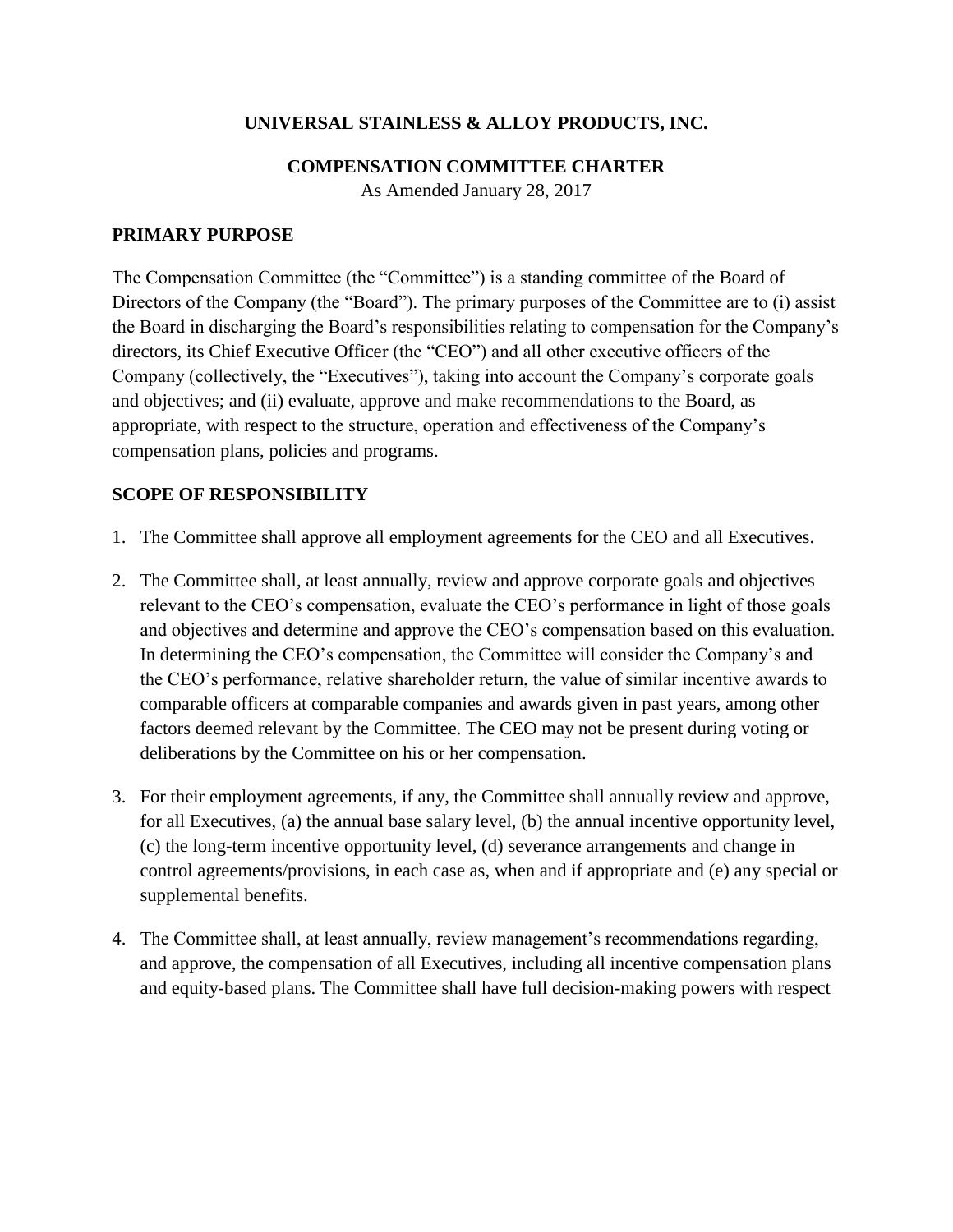to compensation intended to qualify as performance-based compensation within the meaning of Section 162(m) of the Internal Revenue Code ("Section  $162(m)$ ").<sup>1</sup>

- 5. The Committee shall establish and maintain policies regarding the compensation of the Company's employees, including non-Executives, as it relates to risk management and risktaking incentives, and shall review and assess risks arising from such compensation policies.
- 6. The Committee shall administer the Company's equity compensation plans.
- 7. The Committee shall (i) review the Compensation Discussion and Analysis ("CD&A") section proposed for inclusion in the Company's Annual Report on Form 10-K ("Form 10- K") and annual proxy statement and the related tabular and other disclosures about director and executive compensation, (ii) discuss the CD&A section with management and recommend to the Board whether such section should be included in the Form 10-K and annual proxy statement, (iii) furnish for inclusion in the Form 10-K and proxy statement its report with respect to such discussion and recommendation as required by applicable law, and (iv) if a proxy statement is to include a proposal to approve, by non-binding vote, the Company's executive compensation or to recommend the frequency of such non-binding votes, make a recommendation to the Board on each such proposal, which shall be included in such proxy statement.
- 8. The Committee shall make a recommendation to the Board regarding, or approve, the frequency at which the Company should submit to the Company's stockholders an advisory vote on the compensation of the Company's named executive officers.
- 9. The Committee shall review the results of any advisory votes on the compensation of the Company's named executive officers and consider whether to make any adjustments to the Company's executive compensation policies and practices.

 $\overline{a}$ 

 $1\overline{162(m)}$  prohibits public companies from deducting more than \$1 million per year in comp. paid to the CEO and the next 3 most highly compensated officers (excluding the CFO).

The principal exception to the \$1 million limit is for "performance-based compensation."

o Stock options and SARs automatically qualify as "performance-based compensation" if granted under a stockholder-approved plan with individual award limits (like USAP's equity plans).

o Cash awards and stock awards other than options and SARs (*e.g.*, RSUs and restricted stock) can qualify as "performance-based compensation" if the following requirements are met.

<sup>‒</sup> The comp. must be contingent on the attainment of one or more pre-established, objective performance goals.

<sup>‒</sup> The performance goals must be set by a committee of two or more outside directors (like USAP's Comp. Comm.).

<sup>‒</sup> Before payment, stockholders must approve the compensation terms, including the applicable performance goals and the maximum amount payable to any covered employee (as has been done in USAP's equity plans).

<sup>‒</sup> Before payment, the compensation committee must certify in writing that the performance goals and any other material terms were in fact satisfied.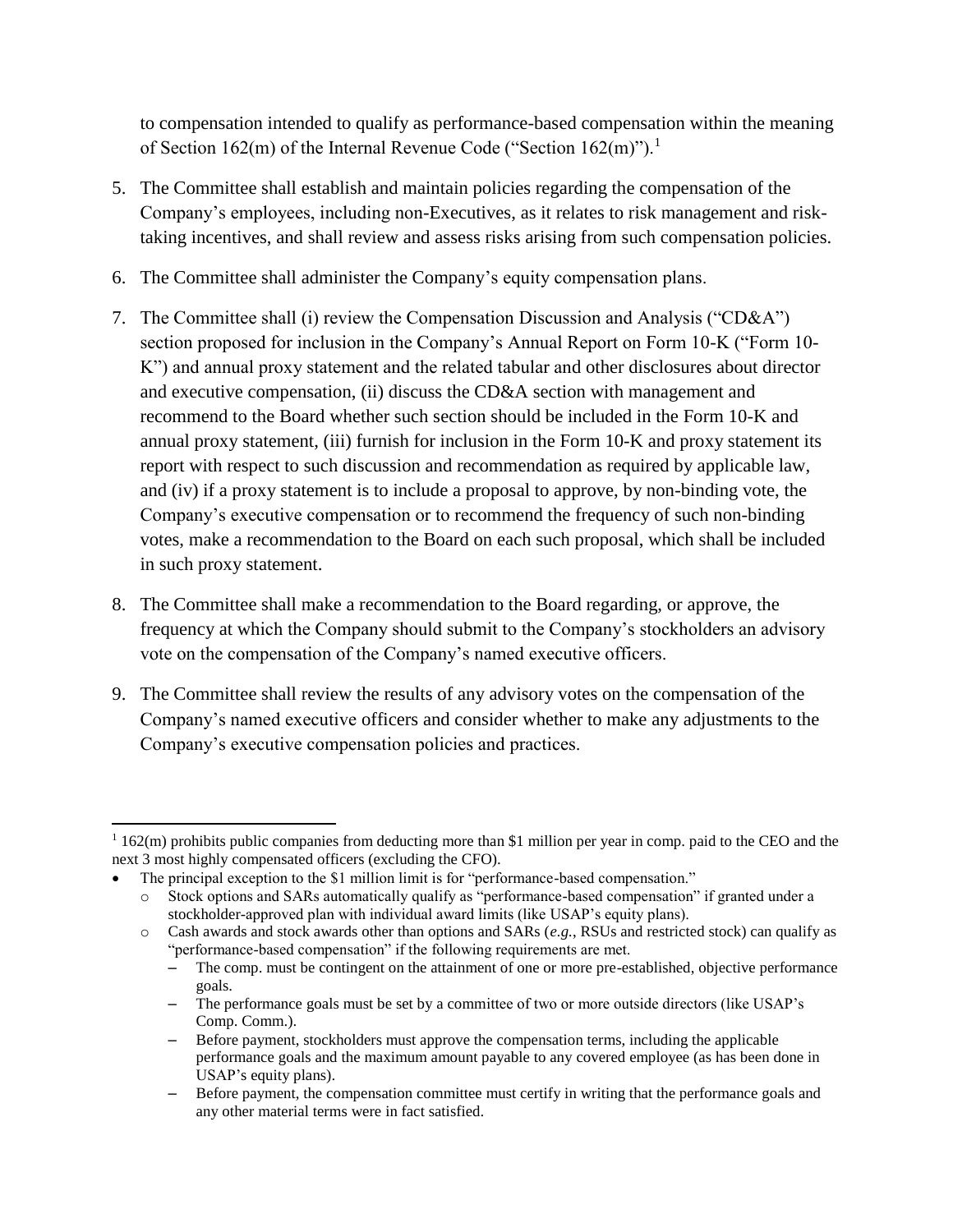- 10. The Committee shall oversee the administration of the Company's stock ownership policy for directors and Executives.
- 11. The Committee shall review from time to time (and, in any event, at least annually) the Company's management succession plan and report on such plan to the Board.
- 12. The Committee may, in its sole discretion, retain or obtain the advice of compensation consultants, legal counsel or other advisers. The Committee shall be solely and directly responsible for the appointment, termination, compensation (payable by the Company) and oversight of the work of such compensation consultants, legal counsel and other advisers retained by the Committee. Before retaining or obtaining advice of any compensation consultant, legal counsel or other adviser to the Committee, other than in-house legal counsel, and from time to time thereafter, the Committee shall take into consideration the following factors:
	- (a) the provision of other services to the Company by the person that employs the compensation consultant, legal counsel or other adviser;
	- (b) the amount of fees received from the Company by the person that employs the compensation consultant, legal counsel or other adviser, as a percentage of the total revenue of the person that employs the compensation consultant, legal counsel or other adviser;
	- (c) the policies and procedures of the person that employs the compensation consultant, legal counsel or other adviser that are designed to prevent conflicts of interest;
	- (d) any business or personal relationship of the compensation consultant, legal counsel or other adviser with a member of the Committee;
	- (e) any stock of the Company owned by the compensation consultant, legal counsel or other adviser; and
	- (f) any business or personal relationship of the compensation consultant, legal counsel, other adviser or the person employing the adviser with an Executive.
- 13. The Committee shall monitor the Company's compliance with the requirements under the Sarbanes-Oxley Act of 2002 relating to loans to directors and officers, and with all other applicable laws affecting employee compensation and benefits.
- 14. The Committee shall, at least annually, review and evaluate compensation paid to the Board members for their Board service, and shall recommend any changes to such compensation to the Board as the Committee deems appropriate.
- 15. The Committee shall make regular reports to the Board and such other reports as are requested by the Board.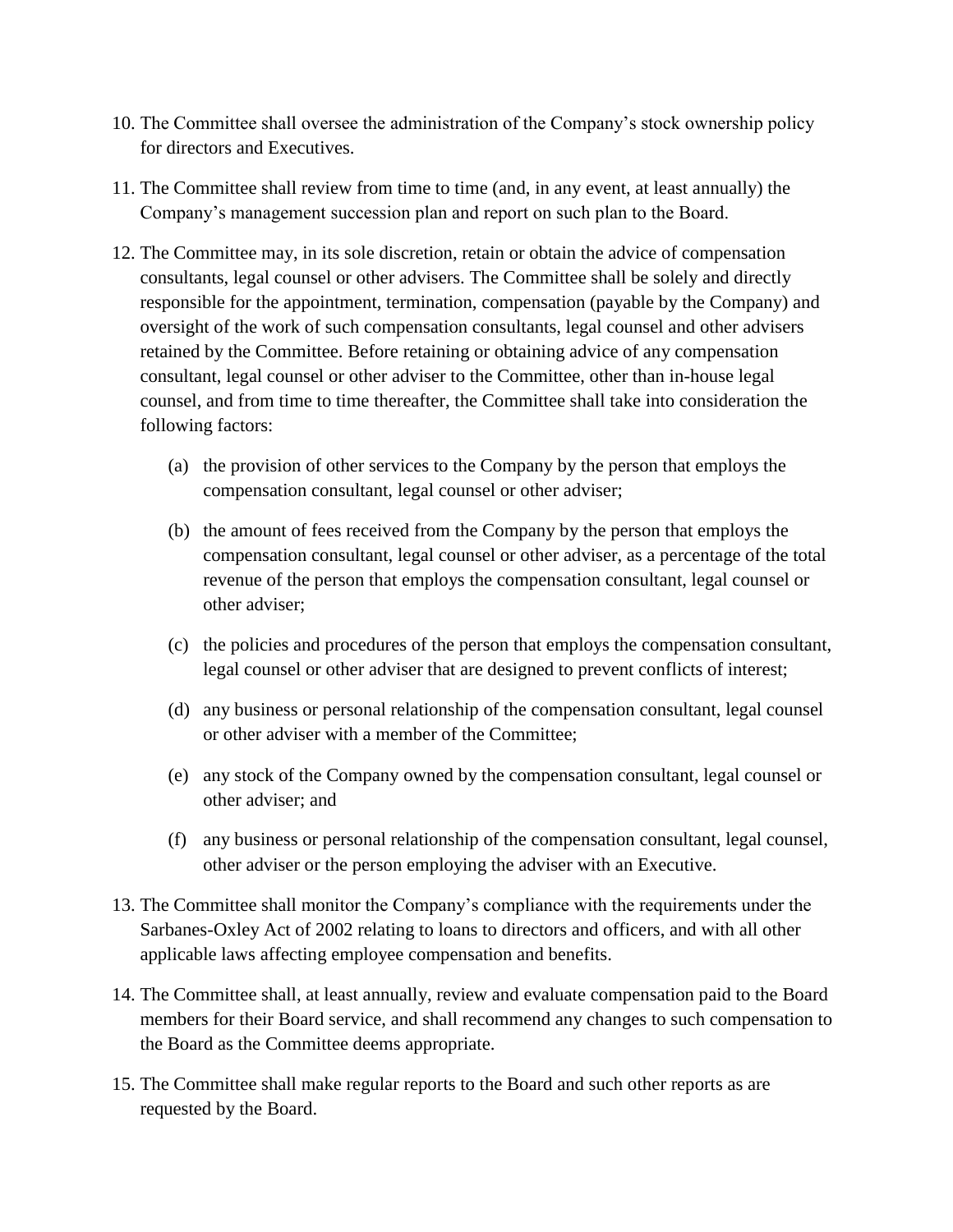16. The Committee shall fulfill such other responsibilities as may be delegated to the Committee by the Board from time to time.

# **GENERAL GUIDELINES**

- 1. Charter: The Committee will review and reassess the adequacy of this charter at least annually and recommend any proposed changes from time to time to the Board for approval.
- 2. Composition: The Committee will be comprised of three or more directors as determined by the Board from time to time. The members of the Committee will meet the independence and experience requirements of applicable Nasdaq (or any such other stock exchange on which the Company's securities trade at a given time) and Securities and Exchange Commission rules. The members of the Committee also shall be "outside directors" for purposes of Section 162(m) and "non-employee directors" for purposes of Section 16b-3 of the Securities Exchange Act of 1934. The members of the Committee shall have adequate knowledge of the Company's history and business and the competitive environment in which it operates, as well as the fundamental compensation principals and issues applicable to comparable companies.
- 3. Meetings: The Committee will meet at least two times per year, and special meetings will be called as circumstances require. At the discretion of the Chairman of the Committee (the "Chairman"), one or more officers, employees, advisors or guests of the Company may be invited to attend any meeting of the Committee; provided, however, that the Committee will meet privately with the Company's independent accountants at least annually. A quorum of the Committee shall be declared when a majority of the appointed members of the Committee are in attendance at any such meeting. Actions of the Committee shall be taken by a vote of a majority of its members, except as otherwise provided herein. Written minutes will be kept for all such meetings. In the absence of the Secretary of the Company from any meeting of the Committee, the Committee may appoint another person, including a member thereof, to serve as secretary to the Committee at such meeting. One or more of the Committee's members may participate in a meeting of the Committee by means of conference telephone. The Committee may act by written consent action signed by all members. Any record of any action signed by all members of the Committee or minutes signed by all members of the Committee or the Secretary of the Company shall be conclusive evidence of any such action.
- 4. Function of the Chairman: The Committee shall recommend, and the Board shall designate, one member of the Committee to serve as Chairman. The Chairman shall be responsible for establishing the agendas for meetings of the Committee. The Chairman shall conduct and preside at each meeting of the Committee.